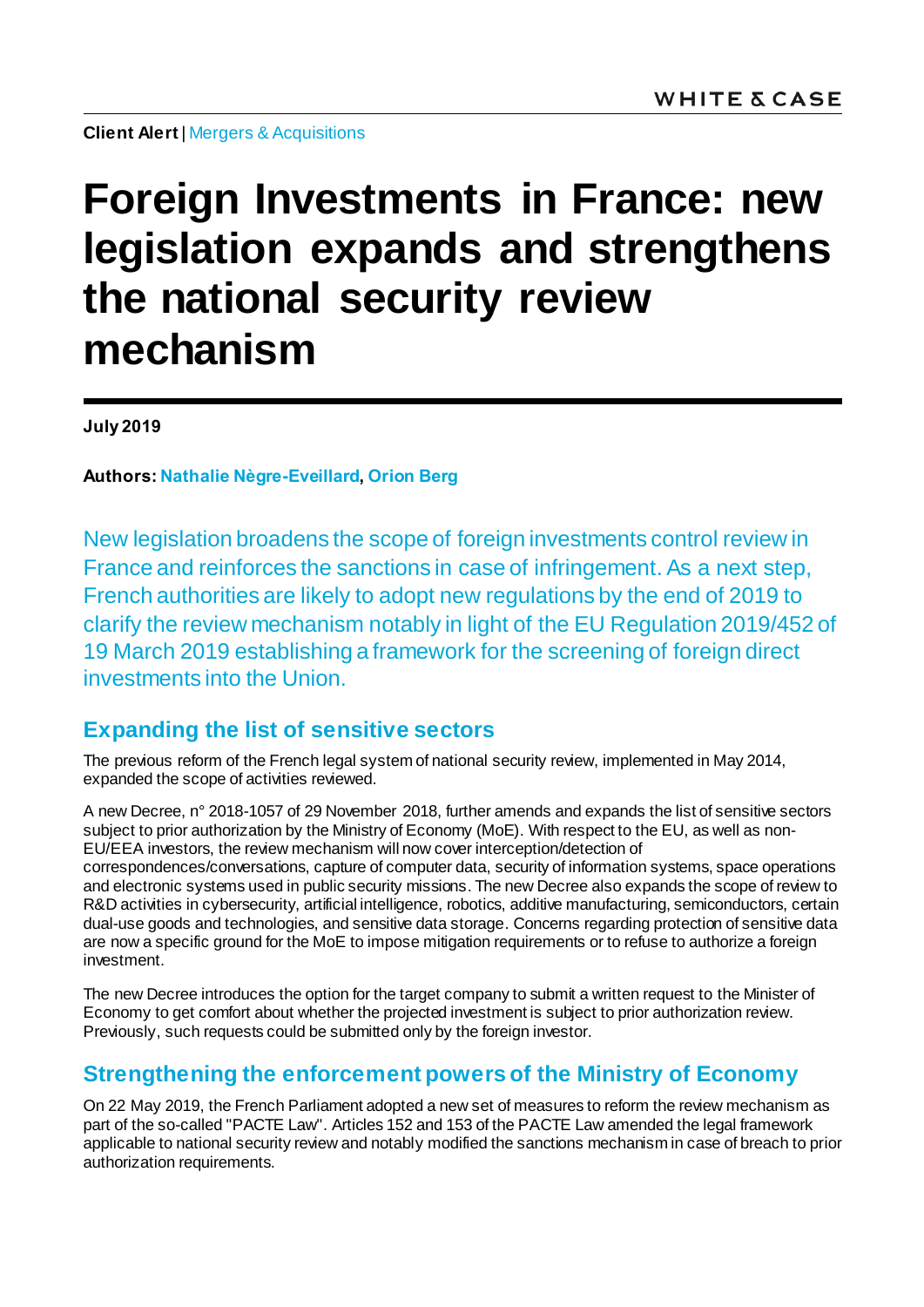Therefore, when a transaction has been implemented without prior authorization, the MoE may now enjoin the investor to:

- file for prior authorization; note that this measure is not only punitive, but may also be used by the MoE to give the foreign investor the possibility to cure the situation;
- unwind the transaction at his own expense; or
- amend the transaction.

If the protection of public order, public security or national defense is compromised or likely to be compromised, the MoE also has the power to pronounce the following interim measures to remedy the situation quickly:

- suspend the investor's voting rights in the target company;
- prohibit or limit the distribution of dividends to the foreign investor;
- temporarily suspend, restrict or prohibit the free disposal of all or part of the assets related to the sensitive activities carried out by the target; and
- appoint a temporary representative within the company to ensure the preservation of national interests.

If an investor fails to comply with the commitments imposed by the MoE in its clearance decision, the following injunctions may be pronounced:

- withdrawal of the clearance;
- compliance with the initial commitments;
- compliance with new commitments set out by the MoE, including unwinding the transaction or divesting all or part of the sensitive activities carried out by the target.

### **Non-compliance with MoE orders is subject to daily penalties**

The PACTE Law has also increased the monetary sanctions in case of infringement. The amount of fine the MoE may impose to the foreign investor cannot exceed the highest of:

- twice the value of the investment at stake;
- 10 percent of the annual turnover achieved by the target company
- €1 million for natural persons; or
- €5 million for legal entities.

### **New Regulation expected by the end of 2019**

In addition, the PACTE Law introduced some transparency in the French review system. The MoE is now required to issue yearly public general statistics (on a no-name basis) in relation to French national security reviews. This will serve as a relevant tool to get a better sense of the general approach adopted by the MoE. The first report is expected to be issued this year.

More regulatory activity is also expected in 2019. The MoE is currently working on the revision of the 2003 ministerial order defining what information foreign investors are required to provide when submitting prior authorization requests. The objective is to specify and to clarify the list of relevant information, taking into account the new coordination process between the European Commission and EU Member States set up by the EU Regulation 2019/452 of 19 March 2019 establishing a framework for the screening of foreign direct investments into the Union. Eventually, a new decree is likely to be adopted by the end of this year to implement the PACTE Law provisions.